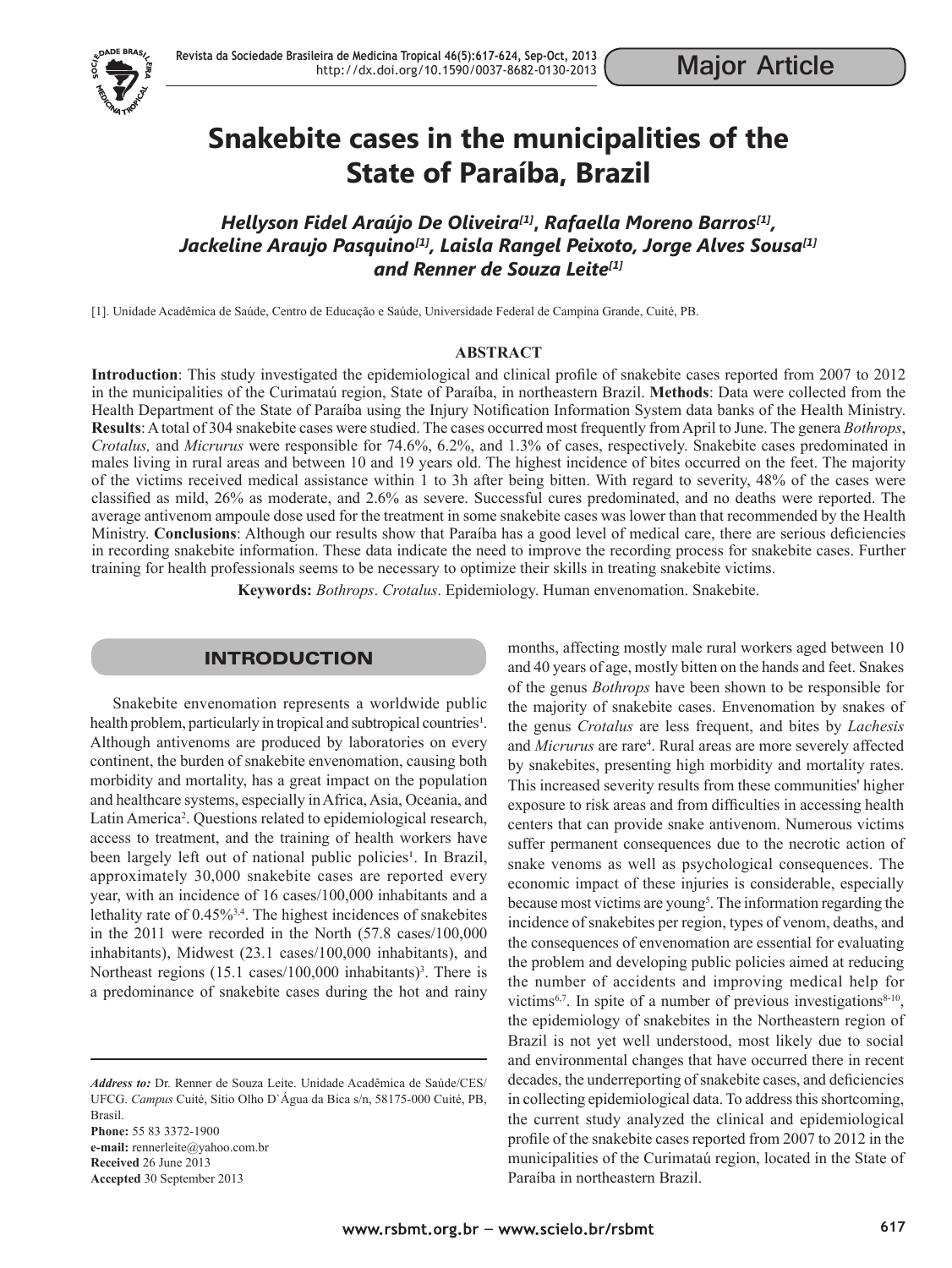## **METHODS**

#### **Study area**

The State of Paraíba covers an area of 56,372km², and 98% of its territory is located within the *Drought Polygon* which is an area subjected to a prolonged period of drought annually<sup>11</sup>. The Curimataú region is located in the State of Paraíba and covers 5,241km<sup>2</sup>**(Figure 1)**. This region is composed of 18 municipalities, with a population of approximately 213,159 inhabitants. These municipalities are small and have low population densities<sup>12</sup>. Almost the entire region has a low rainfall rate, high average temperatures, acute water deficits, generally thin and often salty soils, and caatinga vegetation $13$ .

#### **Data collection**

A descriptive study of the clinical-epidemiological characteristics of snakebites in the Curimataú region was

carried out. A retrospective epidemiological investigation was based on snakebite cases reported from 2007 to 2012 for the municipalities of this region (**Table 1**). Data were collected from the Health Department of the State of Paraíba using the SINAN (Injury Notification Information System) data banks of the Health Ministry. Epidemiological data were analyzed in relation to the sex and age of the victims, year and month of the snakebite, zone of occurrence (urban or rural), genus of the snake, part of the body bitten, and time elapsed between the snakebite and medical assistance. The variables investigated in clinical evaluations were as follows: local and systemic clinical manifestations, severity and evolution of the case, blood clotting time, and serotherapy. Regarding the genus of the offending snakes, the data obtained were based on the information given by the patients themselves and/or their companions as well as on the clinical observations of health professionals of the patients' signs and symptoms. Therefore, in the medical records analyzed in this study, the identification of the offending snake was not performed by experts. Only accidents involving aggressive



FIGURE 1 - Studied area of snakebite cases.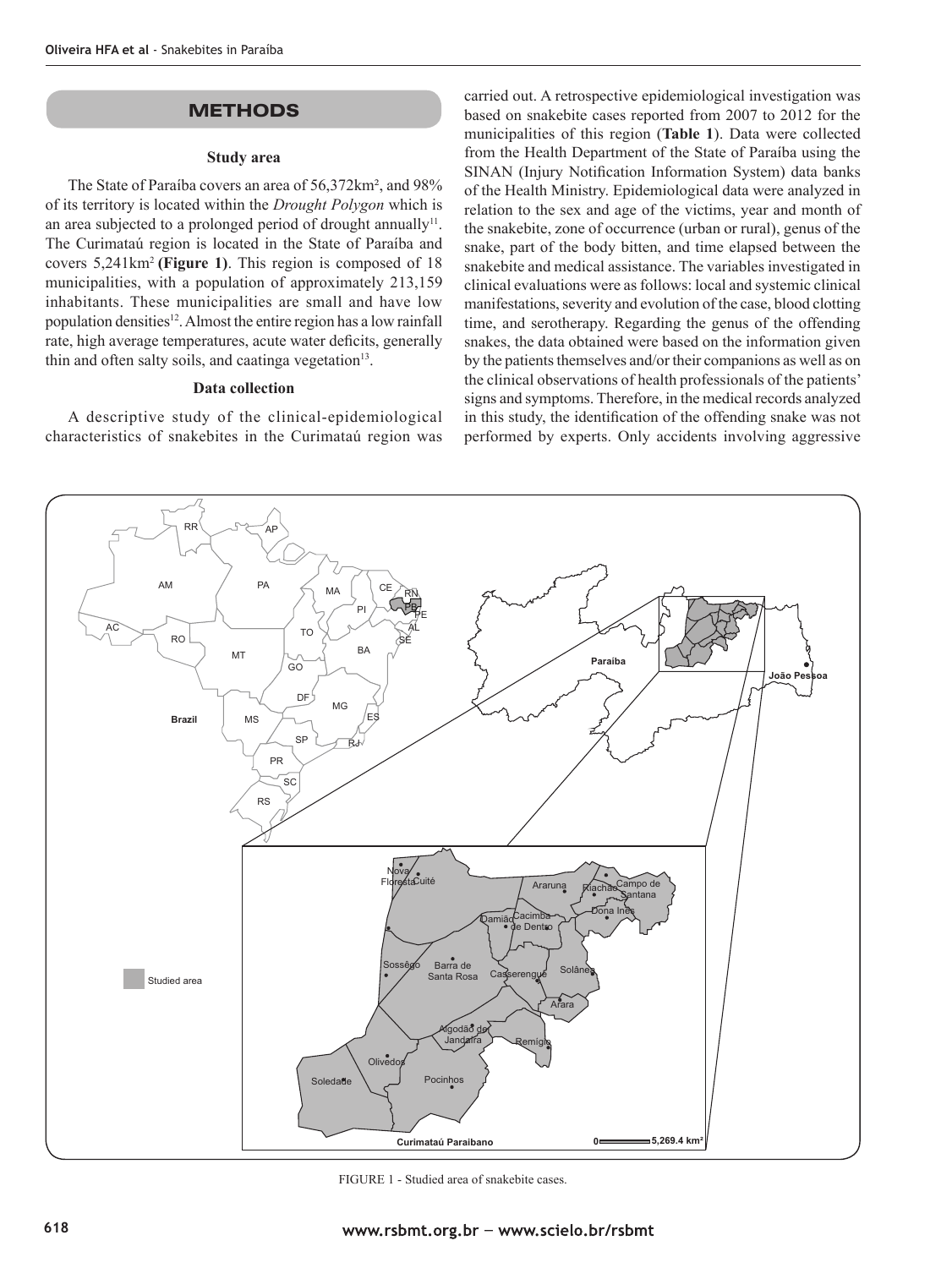|                           |                  | Year             |                  |                  |                  |                  |                  | Total         |  |
|---------------------------|------------------|------------------|------------------|------------------|------------------|------------------|------------------|---------------|--|
|                           | 2007             | 2008             | 2009             | 2010             | 2011             | 2012             | $\mathbf n$      | $\frac{0}{0}$ |  |
| Seasonality               |                  |                  |                  |                  |                  |                  |                  |               |  |
| 1 <sup>st</sup> trimester | 14               | $\overline{9}$   | 15               | 16               | 15               | 15               | 84               | 27.6          |  |
| $2nd$ trimester           | 18               | $\boldsymbol{7}$ | 19               | 17               | $\overline{4}$   | 12               | $77 \,$          | 25.3          |  |
| 3 <sup>rd</sup> trimester | 13               | 13               | $20\,$           | 19               | 13               | 13               | 91               | 30.0          |  |
| 4 <sup>th</sup> trimester | 9                | $\mathfrak{Z}$   | $12\,$           | 15               | $8\,$            | 5                | 52               | 17.1          |  |
| Municipality              |                  |                  |                  |                  |                  |                  |                  |               |  |
| Cuité                     | $\boldsymbol{7}$ | 5                | 9                | 18               | 11               | $\overline{4}$   | 54               | 17.8          |  |
| Barra Santa Rosa          | 12               | 3                | 14               | $8\,$            | $\mathfrak{Z}$   | $\,$ $\,$        | 48               | 15.8          |  |
| Pocinhos                  | $\overline{4}$   | $\overline{c}$   | $\boldsymbol{7}$ | 9                | 5                | 11               | 38               | 12.5          |  |
| Soledade                  | 6                | 6                | 9                | 4                | 3                | $\overline{2}$   | 30               | $10.0\,$      |  |
| Damião                    | 4                | $\mathfrak{Z}$   | $\sqrt{2}$       | 9                | 2                | 2                | 22               | $7.2\,$       |  |
| Araruna                   | 8                | 6                | 3                | 2                | $\overline{2}$   | $\boldsymbol{0}$ | $21\,$           | $7.0\,$       |  |
| Olivedos                  | $\overline{c}$   | $\mathbf{1}$     | $\boldsymbol{7}$ | 3                | $\mathbf{2}$     | $\overline{4}$   | 19               | 6.2           |  |
| Sossego                   | 5                | $\boldsymbol{0}$ | $\mathfrak{2}$   | 3                | 3                | $\overline{c}$   | 15               | 5.0           |  |
| Remígio                   | 3                | 3                | 3                | $\mathbf{1}$     | 1                | $\boldsymbol{0}$ | 11               | 3.6           |  |
| Algodão de Jandaíra       | $\sqrt{2}$       | $\mathbf{1}$     | $\mathbf{1}$     | $\mathbf{1}$     | 3                | $\sqrt{2}$       | 10               | 3.2           |  |
| Casserengue               | $\boldsymbol{0}$ | $\boldsymbol{0}$ | $\mathbf{1}$     | 3                | 3                | 3                | 10               | 3.2           |  |
| Nova Floresta             | $\boldsymbol{0}$ | $\mathbf{1}$     | $\overline{2}$   | $\sqrt{2}$       | $\mathbf{1}$     | 3                | $\overline{9}$   | 3.0           |  |
| Cacimba de Dentro         | $\mathbf{1}$     | $\boldsymbol{0}$ | $\sqrt{2}$       | $\mathbf{1}$     | $\mathbf{1}$     | $\boldsymbol{0}$ | 5                | 1.6           |  |
| Dona Inês                 | $\boldsymbol{0}$ | $\boldsymbol{0}$ | $\mathbf{1}$     | $\mathbf{1}$     | $\boldsymbol{0}$ | $\overline{2}$   | 4                | 1.3           |  |
| Riachão                   | $\boldsymbol{0}$ | $\boldsymbol{0}$ | $\mathbf{1}$     | $\boldsymbol{0}$ | $\boldsymbol{0}$ | $\sqrt{2}$       | 3                | $1.0\,$       |  |
| Solânea                   | $\boldsymbol{0}$ | $\mathbf{1}$     | $\mathfrak{2}$   | $\boldsymbol{0}$ | $\boldsymbol{0}$ | $\boldsymbol{0}$ | 3                | $1.0\,$       |  |
| Arara                     | $\boldsymbol{0}$ | $\boldsymbol{0}$ | $\boldsymbol{0}$ | 2                | $\boldsymbol{0}$ | $\boldsymbol{0}$ | $\overline{c}$   | 0.6           |  |
| Campo de Santana          | $\boldsymbol{0}$ | $\boldsymbol{0}$ | $\boldsymbol{0}$ | $\boldsymbol{0}$ | $\boldsymbol{0}$ | $\boldsymbol{0}$ | $\boldsymbol{0}$ | $0.0\,$       |  |
| Localities of occurrence  |                  |                  |                  |                  |                  |                  |                  |               |  |
| urban                     | 7                | 5                | $\sqrt{5}$       | $\mathbf{1}$     | $\overline{c}$   | 4                | 24               | 7.9           |  |
| rural                     | 46               | $27\,$           | 59               | 66               | 38               | $40\,$           | 276              | 90.8          |  |
| peri-urban                | $\boldsymbol{0}$ | $\boldsymbol{0}$ | $\boldsymbol{0}$ | $\boldsymbol{0}$ | $\boldsymbol{0}$ | $\mathbf{1}$     | $\mathbf{1}$     | $0.3\,$       |  |
| unknown                   | $\,1\,$          | $\boldsymbol{0}$ | $\sqrt{2}$       | $\boldsymbol{0}$ | $\boldsymbol{0}$ | $\boldsymbol{0}$ | $\mathfrak{Z}$   | $1.0\,$       |  |
| Total                     | 54               | $32\,$           | 66               | 67               | $40\,$           | $45\,$           | 304              | $100.0\,$     |  |

TABLE 1 - Distribution of snakebite cases registered in the Curimataú region, State of Paraiba, Brazil, from 2007 to 2012 according to quantitative demographic variables.

venomous snakes were recognized and taken into account. Cases in which the snake was identified as non-venomous were ignored. The incidence of snakebites for the Curimataú region was calculated for the period from 2007 to 2012. Demographic and population data furnished by the Brazilian Institute of Geography and Statistics (IBGE) were used to calculate incidence rates. Statistical analyses were performed using simple frequency tests.

All statistical analyses were performed using the SPSS® (Statistical Package for Social Sciences) software version 13.0 for Windows.

### **Ethical considerations**

This research was approved by the Ethics Research Committee of the Federal University of Paraíba (protocol number 107.700/2012) and followed the guidelines established by the Declaration of Helsinki.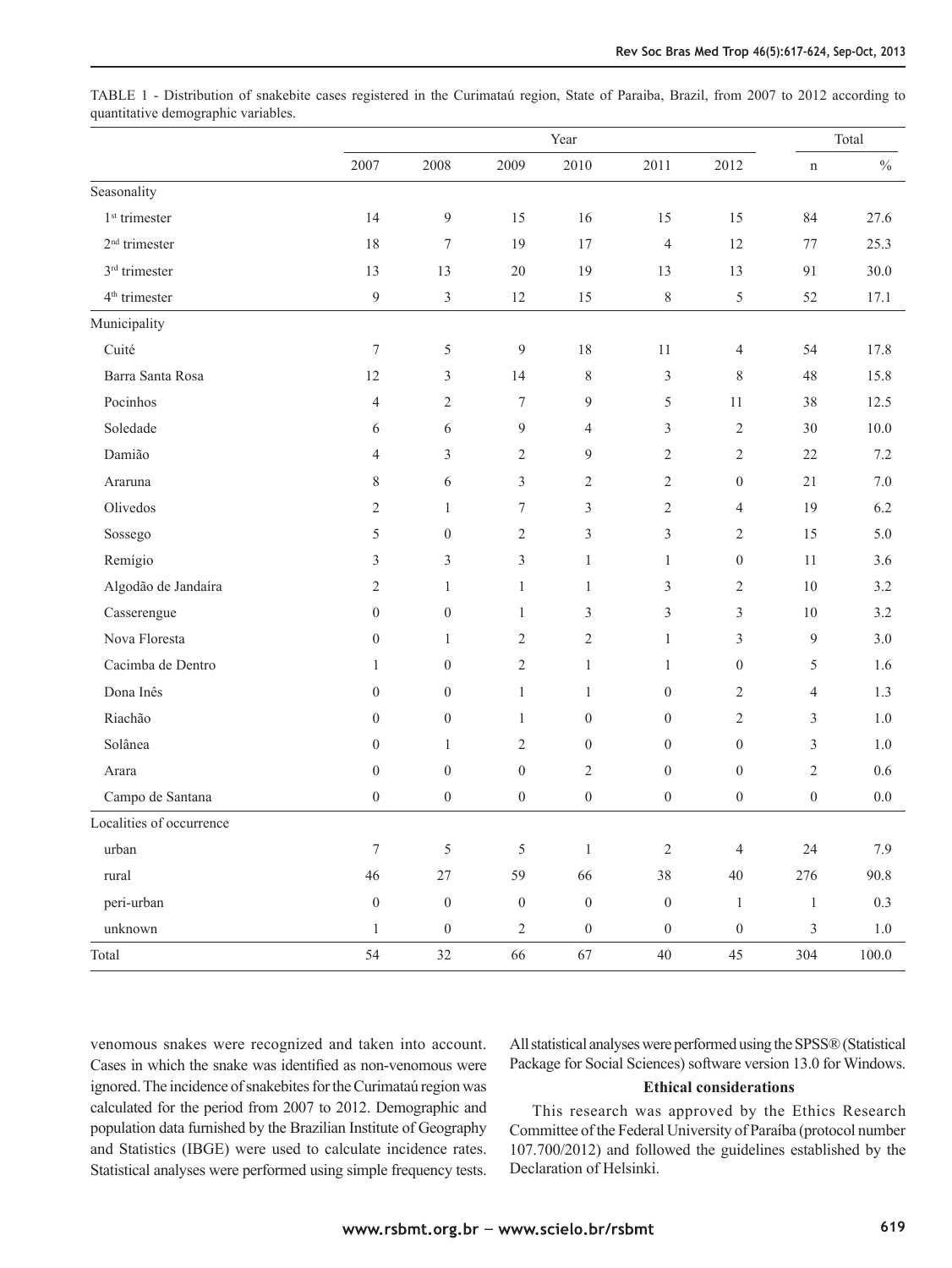## RESULTS

A total of 304 snakebite cases were notified in the Curimataú region between January 2007 and December 2012, with an incidence rate of 25 cases/100,000 inhabitants in 2007, 15 cases/100,000 inhabitants in 2008, 30 cases/100,000 inhabitants in 2009, 32 cases/100,000 inhabitants in 2010, 18 cases/100,000 inhabitants in 2011, and 21 cases/100,000 inhabitants in 2012. **Table 1** shows the snakebite data in terms of quantitative-demographic variables. Snakebites occurred during all months of the year, with the largest number of cases being reported in the third trimester (n=91; 30%). The highest frequency of snakebites was observed in the municipality of Cuité (n=54; 17.8%), followed by Barra de Santa Rosa  $(n=48; 15.8\%)$ ; the lowest frequencies occurred in Arara  $(n=2;$ 0.7%), Solanêa (n=3; 0.9%), and Riachão (n= 3; 0.9%). No snakebites were registered in the municipality of Campo de

Santana during the period studied. The incidence of snakebites was higher in rural areas (n=276; 90.8%) when compared with urban areas. **Table 2** shows the individual characterization and circumstances of the reported snakebite cases. Victims were predominantly male (n=230; 75.6%), and the majority was not engaged in labor activity at the time of the accident (n=149; 49%). With regard to the occupation of the victims, in the 11% of the notification files in which this information was available, the highest percentage were students (n=19; 6.2%). The largest number of snakebites was observed in individuals aged between 10 and 19 years old (n=70; 23%). The area of the body bitten most often was the feet (n=155; 51%). Snakes of the genus *Bothrops* were responsible for 227 (74.6%) snakebite cases, the genus *Crotalus* for 19 (6.2%) cases, and the genus *Micrurus* for four (1.3%) cases. Regarding the time elapsed between the snakebite and medical assistance, 154 (50.6%) patients were attended within 1 to 3h after being bitten, and 24 (7.9%) patients within the first hour. The laboratory test to assess the blood coagulation

TABLE 2 - Distribution of snakebite cases registered in the Curimataú region, State of Paraíba, Brazil, from 2007 to 2012 according to epidemiological variables.

|                   | Year             |                  |                  |                  |                  |                  |                  | Total         |  |
|-------------------|------------------|------------------|------------------|------------------|------------------|------------------|------------------|---------------|--|
|                   | 2007             | 2008             | 2009             | 2010             | 2011             | 2012             | $\mathbf n$      | $\frac{0}{0}$ |  |
| Victim age group  |                  |                  |                  |                  |                  |                  |                  |               |  |
| $1$  -  9         | $\sqrt{4}$       | $\sqrt{6}$       | $\mathfrak{g}$   | $\tau$           | $\mathbf{1}$     | $\sqrt{2}$       | 29               | 9.5           |  |
| $10$  -  19       | 14               | $8\,$            | 5                | 15               | 17               | 11               | $70\,$           | 23.0          |  |
| 20<br>29          | $\,$ $\,$        | $\overline{4}$   | 12               | 9                | $\mathfrak{Z}$   | $\overline{7}$   | 43               | 14.2          |  |
| 30<br> 39         | $\sqrt{2}$       | 6                | 9                | 16               | 5                | 3                | 41               | 13.5          |  |
| 40<br>49          | $\sqrt{6}$       | $\overline{4}$   | 11               | $\sqrt{6}$       | $\overline{4}$   | $\boldsymbol{7}$ | $38\,$           | 12.5          |  |
| 50<br>59          | $\boldsymbol{7}$ | $\boldsymbol{0}$ | $\,8\,$          | $\tau$           | 3                | $\tau$           | 32               | 10.5          |  |
| 69<br>60          | $\mathfrak{Z}$   | $\mathbf{1}$     | $\boldsymbol{7}$ | 5                | $\overline{4}$   | 8                | $28\,$           | 9.2           |  |
| $70$  - $79$      | 6                | $\mathfrak{Z}$   | $\overline{4}$   | $\mathbf{1}$     | $\overline{c}$   | $\boldsymbol{0}$ | 16               | 5.3           |  |
| $\geq 80$         | $\overline{4}$   | $\boldsymbol{0}$ | 1                | 1                | $\mathbf{1}$     | $\boldsymbol{0}$ | $\boldsymbol{7}$ | 2.3           |  |
| unknown           | $\boldsymbol{0}$ | $\boldsymbol{0}$ | $\boldsymbol{0}$ | $\boldsymbol{0}$ | $\boldsymbol{0}$ | $\boldsymbol{0}$ | $\boldsymbol{0}$ | 0.0           |  |
| Victim gender     |                  |                  |                  |                  |                  |                  |                  |               |  |
| male              | 45               | 21               | 52               | 53               | 24               | 35               | 230              | 75.7          |  |
| female            | $\overline{9}$   | 11               | 14               | 14               | 16               | $10\,$           | 74               | 24.3          |  |
| total             | 54               | $32\,$           | 66               | 67               | 40               | 45               | 304              | 100.0         |  |
| Victim occupation |                  |                  |                  |                  |                  |                  |                  |               |  |
| student           | $\mathbf{1}$     | $\overline{4}$   | $\mathfrak s$    | $\mathfrak s$    | $\mathfrak{Z}$   | $\mathbf{1}$     | 19               | 6.3           |  |
| farmer            | $\sqrt{2}$       | $\boldsymbol{0}$ | $\overline{4}$   | $\boldsymbol{0}$ | $\boldsymbol{0}$ | $\boldsymbol{0}$ | $\sqrt{6}$       | 2.0           |  |
| homemaker         | $\mathbf{1}$     | $\overline{c}$   | $\boldsymbol{0}$ | $\boldsymbol{0}$ | $\boldsymbol{0}$ | $\boldsymbol{0}$ | 3                | 1.0           |  |
| retired           | $\overline{4}$   | $\boldsymbol{0}$ | $\boldsymbol{0}$ | $\boldsymbol{0}$ | $\boldsymbol{0}$ | $\boldsymbol{0}$ | $\overline{4}$   | 1.3           |  |
| nurse             | $\boldsymbol{0}$ | $\mathbf{1}$     | $\boldsymbol{0}$ | $\boldsymbol{0}$ | $\boldsymbol{0}$ | $\boldsymbol{0}$ | $\mathbf{1}$     | 0.3           |  |
| unknown           | 46               | 25               | 57               | 62               | 37               | $44\,$           | 271              | 89.1          |  |

Continue....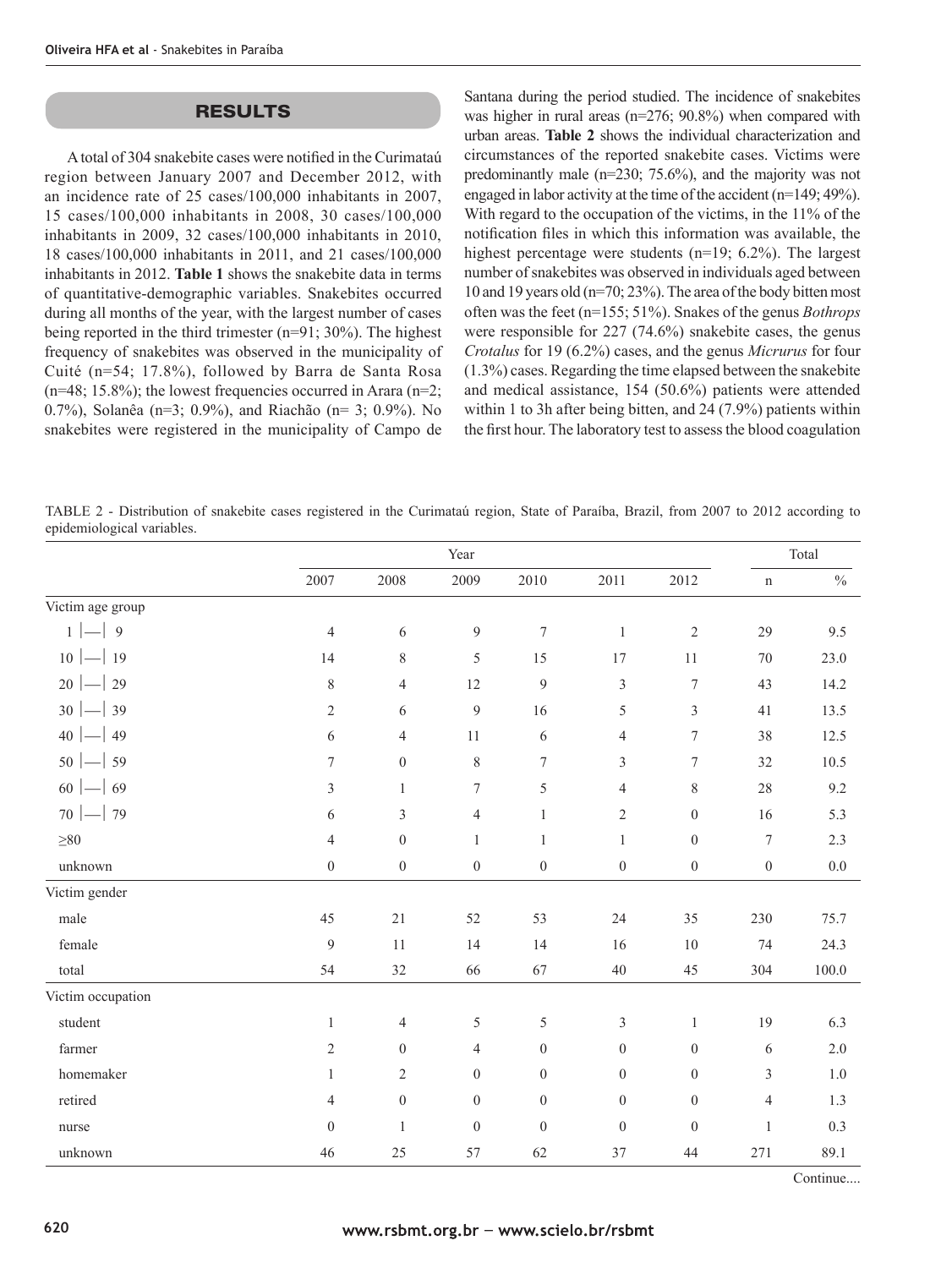|                                         | Year             |                  |                  |                  |                  |                  |                  | Total    |  |
|-----------------------------------------|------------------|------------------|------------------|------------------|------------------|------------------|------------------|----------|--|
|                                         | 2007             | 2008             | 2009             | 2010             | 2011             | 2012             | $\mathbf n$      | $\%$     |  |
| Work-related accident                   |                  |                  |                  |                  |                  |                  |                  |          |  |
| yes                                     | 29               | 11               | $27\,$           | 24               | 14               | 15               | 120              | 39.5     |  |
| no                                      | $21\,$           | 17               | 33               | 30               | 24               | 24               | 149              | 49.0     |  |
| unknown                                 | $\overline{4}$   | $\overline{4}$   | $\sqrt{6}$       | 13               | $\sqrt{2}$       | 6                | 35               | 11.5     |  |
| Part of the body bitten                 |                  |                  |                  |                  |                  |                  |                  |          |  |
| foot                                    | 31               | $18\,$           | 33               | 28               | $21\,$           | 24               | 155              | 51.0     |  |
| finger                                  | $\sqrt{6}$       | $\mathfrak{Z}$   | 12               | 15               | 9                | $\overline{4}$   | 49               | 16.0     |  |
| hand                                    | $\overline{4}$   | $\overline{4}$   | 12               | 11               | 3                | 5                | 39               | 12.8     |  |
| toe                                     | 3                | $\boldsymbol{0}$ | $\sqrt{2}$       | $\,8\,$          | $\overline{4}$   | $\overline{9}$   | 26               | 8.6      |  |
| leg                                     | $\overline{4}$   | $\overline{4}$   | $\mathbf{2}$     | $\mathbf{2}$     | $\boldsymbol{0}$ | $\mathbf{1}$     | 13               | 4.3      |  |
| head                                    | $\mathbf{1}$     | $\boldsymbol{0}$ | $\mathbf{1}$     | $\mathbf{1}$     | $\mathbf{1}$     | $\mathbf{1}$     | $\mathfrak s$    | 1.7      |  |
| forearm                                 | $\mathbf{1}$     | $\sqrt{2}$       | $\boldsymbol{0}$ | $\sqrt{2}$       | $\boldsymbol{0}$ | $\boldsymbol{0}$ | $\mathfrak s$    | 1.7      |  |
| arm                                     | $\boldsymbol{0}$ | $\sqrt{2}$       | $\boldsymbol{0}$ | $\boldsymbol{0}$ | $\mathbf{2}$     | $\boldsymbol{0}$ | $\overline{4}$   | 1.3      |  |
| thigh                                   | $\mathbf{1}$     | $\boldsymbol{0}$ | $\boldsymbol{0}$ | $\boldsymbol{0}$ | $\boldsymbol{0}$ | $\boldsymbol{0}$ | $\mathbf{1}$     | 0.3      |  |
| torso                                   | $\boldsymbol{0}$ | $\boldsymbol{0}$ | $\overline{c}$   | $\boldsymbol{0}$ | $\boldsymbol{0}$ | $\boldsymbol{0}$ | $\sqrt{2}$       | 0.6      |  |
| unknown                                 | $\mathfrak z$    | $\boldsymbol{0}$ | $\sqrt{2}$       | $\boldsymbol{0}$ | $\boldsymbol{0}$ | $\boldsymbol{0}$ | 5                | 1.7      |  |
| Snake genus                             |                  |                  |                  |                  |                  |                  |                  |          |  |
| <b>Bothrops</b>                         | 45               | $28\,$           | 46               | 49               | 32               | $27\,$           | 227              | 74.7     |  |
| Crotalus                                | $\boldsymbol{0}$ | $\mathbf{1}$     | $\tau$           | $\boldsymbol{7}$ | $\mathbf{2}$     | $\mathfrak{2}$   | 19               | 6.2      |  |
| Micrurus                                | $\sqrt{3}$       | $\boldsymbol{0}$ | $\boldsymbol{0}$ | $\,1$            | $\boldsymbol{0}$ | $\boldsymbol{0}$ | $\overline{4}$   | 1.3      |  |
| unknown                                 | $\epsilon$       | $\mathfrak{Z}$   | 13               | $10\,$           | 6                | 16               | 54               | 17.8     |  |
| Coagulation time                        |                  |                  |                  |                  |                  |                  |                  |          |  |
| normal                                  | 13               | $\sqrt{6}$       | 15               | 15               | 7                | $\overline{4}$   | 60               | 19.7     |  |
| altered                                 | 18               | $10\,$           | 24               | 34               | 19               | 18               | 123              | 40.5     |  |
| unknown                                 | $23\,$           | 16               | $27\,$           | 18               | 14               | $23\,$           | $121\,$          | 39.8     |  |
| Antivenom administered                  |                  |                  |                  |                  |                  |                  |                  |          |  |
| yes                                     | 49               | $28\,$           | 54               | 66               | 34               | $40\,$           | $271\,$          | 89.1     |  |
| no                                      | $\sqrt{5}$       | $\mathfrak{Z}$   | $10\,$           | $\mathbf{1}$     | $\mathfrak{Z}$   | $\sqrt{2}$       | 24               | 7.9      |  |
| unknown                                 | $\boldsymbol{0}$ | $\mathbf{1}$     | $\sqrt{2}$       | $\boldsymbol{0}$ | $\mathfrak{Z}$   | $\mathfrak z$    | $\boldsymbol{9}$ | $3.0\,$  |  |
| Time from bite until assistance (hours) |                  |                  |                  |                  |                  |                  |                  |          |  |
| $0$  -  1                               | $\boldsymbol{0}$ | $\sqrt{2}$       | $\,8\,$          | 6                | $\overline{4}$   | 4                | 24               | 7.9      |  |
| $1$  - 3                                | $32\,$           | 14               | $30\,$           | 36               | $21\,$           | 21               | 154              | 50.6     |  |
| $3$  - 6                                | $\overline{4}$   | $\tau$           | 15               | 15               | 5                | $\overline{9}$   | 55               | $18.1\,$ |  |
| $6$  -  12                              | $\sqrt{2}$       | $\boldsymbol{0}$ | $\mathbf{1}$     | $\sqrt{2}$       | $\mathbf{1}$     | $\overline{4}$   | $10\,$           | 3.3      |  |
| $\geq$ 12                               | $\mathfrak{Z}$   | $\boldsymbol{0}$ | $\sqrt{5}$       | $\mathfrak s$    | 4                | $\mathfrak{Z}$   | $20\,$           | 6.6      |  |
| unknown                                 | 13               | $\overline{9}$   | $\boldsymbol{7}$ | $\mathfrak{Z}$   | 5                | $\overline{4}$   | 41               | 13.5     |  |
| Total                                   | 54               | $32\,$           | 66               | 67               | $40\,$           | $45\,$           | 304              | 100.0    |  |

## TABLE 2 - Continue.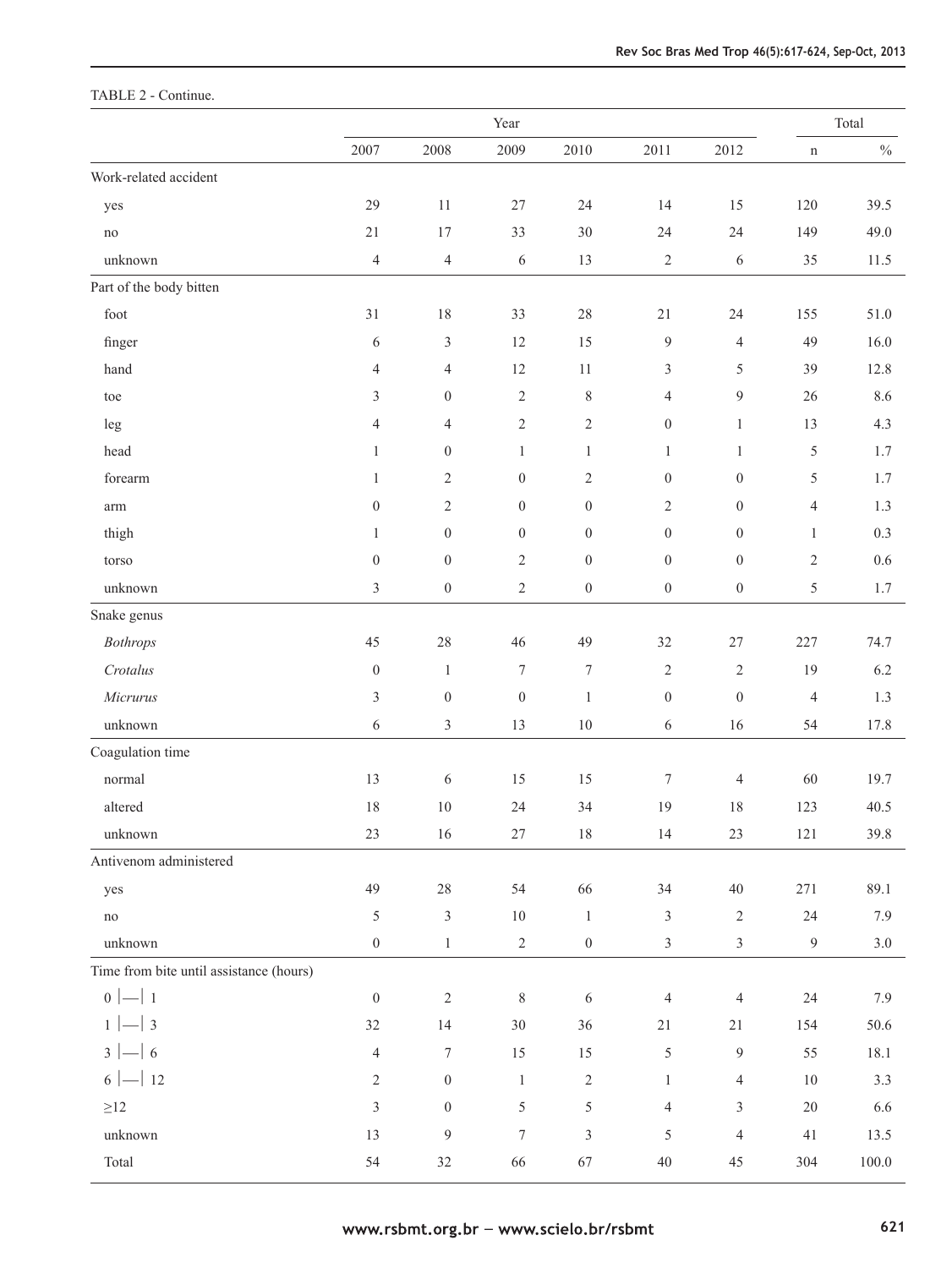|                    | Snake genus   |               |                  |               |                  |               |                  |               |                  |      |
|--------------------|---------------|---------------|------------------|---------------|------------------|---------------|------------------|---------------|------------------|------|
|                    | Bothrops spp. |               | Crotalus spp.    |               | Micrurus spp.    |               | unknown          |               | total            |      |
|                    | n             | $\frac{0}{0}$ | $\mathbf n$      | $\frac{0}{0}$ | $\mathbf n$      | $\frac{0}{0}$ | $\, {\rm n}$     | $\frac{0}{0}$ | $\mathbf n$      | $\%$ |
| Severity           |               |               |                  |               |                  |               |                  |               |                  |      |
| mild               | 135           | 44.4          | 10               | 3.3           | 1                | 0.3           | 30               | 9.9           | 176              | 57.9 |
| moderate           | 68            | 22.4          | 8                | 2.6           | 3                | 1.0           | 11               | 3.6           | 90               | 29.6 |
| severe             | $\,$ 8 $\,$   | 2.6           | $\boldsymbol{0}$ | 0.0           | $\boldsymbol{0}$ | 0.0           | 4                | 1.3           | 12               | 4.0  |
| unknown            | 16            | 5.3           | 1                | 0.3           | $\theta$         | 0.0           | 9                | 3.0           | 26               | 8.5  |
| Evolution of cases |               |               |                  |               |                  |               |                  |               |                  |      |
| cured              | 200           | 65.8          | 15               | 5.0           | $\overline{4}$   | 1.3           | 48               | 15.8          | 267              | 87.9 |
| death              | $\theta$      | 0.0           | $\theta$         | 0.0           | $\theta$         | 0.0           | $\boldsymbol{0}$ | 0.0           | $\boldsymbol{0}$ | 0.0  |
| unknown            | 27            | 8.9           | 4                | 1.3           | $\boldsymbol{0}$ | 0.0           | 6                | 2.0           | 37               | 12.1 |

TABLE 3 - Severity and evolution of snakebite cases registered in the Curimataú region, State of Paraíba, Brazil, from 2007 to 2012 according to the snake genus.

time was conducted in 183 patients. The blood-clotting time was normal in 60 patients (<10 minutes), whereas 123 patients showed abnormal blood clotting time (from 10 to 30 minutes). Serotherapy was applied in 271 (89%) of the patients, and 24 (7.9%) patients received no antivenom. **Table 3** shows the clinical classification and evolution of the cases for each snake genus. Snakebite cases by *Bothrops* were mostly classified as mild ( $n=135$ ; 44.4%), although the number of cases classified as moderate ( $n=68$ ; 22.3%) was also significant, and eight (2.6%) cases were considered severe. The cases of envenomation by *Crotalus* were classified as mild (n=10; 9.8%) and moderate (n=8; 7.6%), and those involving *Micrurus* were classified as mild  $(n=1; 0.3\%)$  and moderate  $(n=3; 0.9\%)$ . Successful cures predominated (267; 87.9%), and no deaths were reported.

## **DISCUSSION**

The incidence of snakebites, regardless of the species involved, varies from country to country and among regions in a country, depending on factors such as climate, ecological parameters, biodiversity, the distribution of venomous snakes, human population density, economic activities, and types of dwellings, among others<sup>14</sup>. The region studied includes compounded risk factors for exposure to snakebites as a result of its high average temperatures and high number individuals living in rural areas. Moreover, increased environmental degradation may contribute to the development of desertification processes and, consequently, to the reduction of natural habitats for snakes. The majority of the snakebite cases reported in the Curimataú municipalities occurred in rural areas. The snakebites occurred mostly from April to September, suggesting a seasonal distribution of these accidents in the region studied. In the State of Paraíba and various regions of Brazil, this period coincides with the rainy season. These findings indicate that preventive actions against snakebites should be carried out throughout

the year and intensified during the months of peak incidence. Knowledge of snake seasonality highlights the months in which there are higher risks of snakebites. This understanding is important because it alerts healthcare providers, helps establish strategies for the distribution and maintenance of antivenom stocks in health centers, and stimulates preventive education campaigns<sup>6</sup>. The increased number of snakebite cases during the rainy period was also observed in other areas of northeastern Brazil<sup>10</sup> as well as in the North<sup>15</sup>. Similarly, studies on the epidemiology of snakebites in the South<sup>16</sup> and the Southeast<sup>17</sup> found a higher incidence of snakebite cases during the rainy period, which occurs from October to April in these regions. The relationship among snakebites, rainy season, and farm labor reinforces the classification of these incidents as workplace accidents<sup>18,19</sup>. This situation generates strong medical, social, and economic impacts in Brazil, especially in the Northeast, where the populations most exposed to snakes, generally located in smaller and poorer municipalities, are also those less assisted by the government<sup>20</sup>.

Most victims were aged between 10 and 19 years (23%) or between 20 and 29 years (14.1%). Several cases were also observed in victims between 30 and 39 years old (13.5%), which is the age range with the largest concentration of individuals engaged in farm labor<sup>21</sup>. These findings are in agreement with other studies carried out in Brazil. Lima et al. showed that most snakebite victims in the State of Minas Gerais were aged 10 to 19 years<sup>21</sup>. Rojas et al. reported that snakebite victims in the State of Paraíba were mostly aged between 30 and 39 years<sup>17</sup>. Later studies also conducted in Paraíba reported that snakebites were most frequent in the age ranges of  $10-29$  years<sup>18</sup> and 11-20 years<sup>9</sup>. The genus *Bothrops* was responsible for the great majority of the snakebite cases (74.7%) reported during the studied period. This result is in accordance with other studies conducted in Brazil<sup>16</sup>. The predominance of snakebites by *Bothrops* may be attributed to the high diversity of species in this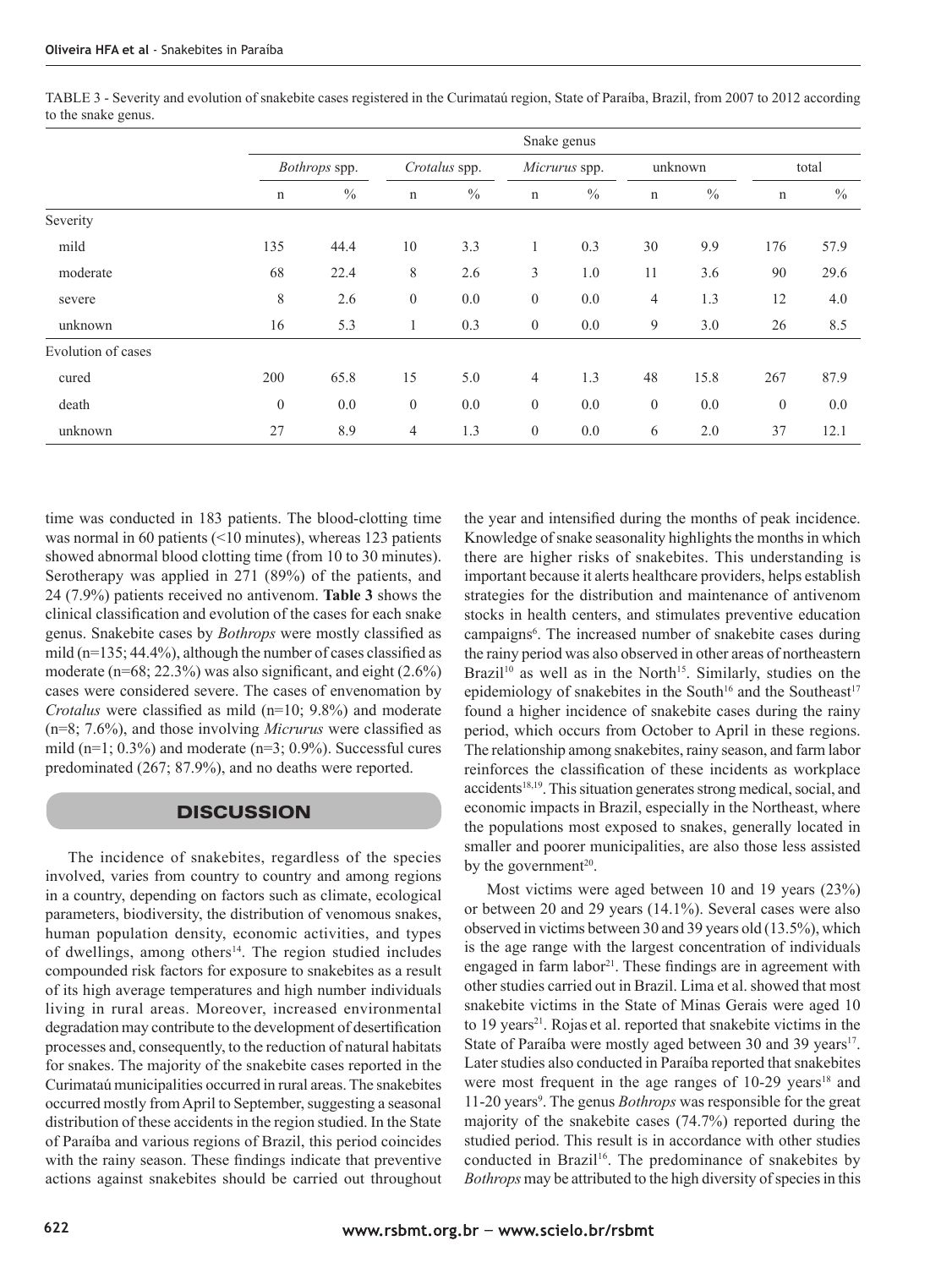genus and to the fact that they are typically aggressive<sup>17</sup>, occupy many diverse habitats<sup>8</sup>, are widely distributed in Brazil, and can be found in most ecosystems<sup>22</sup>. The high number of cases in which the snake genus was not identified  $(54 \text{ cases}; 17.8\%)$ may be an indicative of the lack of technical knowledge by both health workers (nurses and their assistants, pharmacists, doctors, and others) and the general population, who are usually not able to recognize important characteristics for identifying snake genera. However, in most snakebite cases, the recognition of the clinical manifestations and epidemiological history allow for a diagnosis of the type of poisoning. Although the notification file of the Health Ministry still classifies the genera of snakes as *Bothrops*, *Crotalus*, *Lachesis,* and *Micrurus*, it is important to note that the genus *Bothrops* was subdivided into *Bothrops, Bothropoides, Bothriopsis, Bothrocophias,* and *Rhinocerophis*23. In the State of Paraíba, *Bothropoides erytromelas, Bothropoides neuwiedi*, *Bothrops leucurus*, *Bothrops atrox,* and *Bothriopsis bilineata*7,8,19 are found. From 2006 to 2008, Toxicological Assistance and Information Centers of Paraíba registered 410 envenomation cases by snakes of the genera *Bothrops* and *Bothropoides*, with 8.5% of snakebites caused by *Bothropoides*  erythromelas<sup>8</sup>. Further studies on the frequency of species and on the community structure of snakes in the Northeast region are necessary to better understand the species responsible for snakebites, which will inform the production of specific antivenom for the snakebite cases of this region.

In the present study, most snakebite cases were clinically classified as mild  $(48%)$  or moderate  $(26%)$ . These results are in agreement with other epidemiological studies conducted in the State of Paraíba<sup>9,19</sup>. In contrast, studies carried out in other Brazilian regions showed higher incidences of moderate cases<sup>21</sup>. This divergence may be a result of differences in the venom components among genera and species of snakes. With regard to snakebites by *Bothrops*, most cases were classified as mild  $(44.4\%)$ , although the number of cases classified as moderate  $(22.3\%)$  was also significant, and eight  $(2.6\%)$  cases were considered severe. The cases of envenomation by *Crotalus* were classified as mild (9.8%) and moderate (7.6%), and those involving *Micrurus* were classified as mild (0.3%) and moderate (0.9%). Blood-clotting time was normal (<10min) in 60 patients and abnormal (from 10 to 30min) in 123 patients. Studies show that alterations in coagulation occur mainly in cases of moderate or severe envenomation but not in all mild cases, as only one-half of these cases develop a concomitant systemic envenomation<sup>14</sup>. In the current study, out of the  $176$ cases classified as mild, 33% presented blood coagulation disorders. A greater frequency of blood coagulation disorders was found in moderate (45%) and severe (58%) cases. The changes in blood coagulation time observed in this study are in agreement with data found in the literature<sup>9,10</sup>. The blood coagulation time has no value as a criterion for severity in snakebites, but it is used as a parameter in the diagnostic and clinical evolution of patients<sup>4</sup>. Most (58.5%) victims received medical assistance up to 3 hours after the snakebite. Earlier studies undertaken in Brazil<sup>20,22</sup> reported that more than 80% of the snakebite victims were attended within 6 hours after the bite. The time elapsed between the bite and medical assistance is of

critical importance to the prognosis of the victim<sup>24</sup>, with shorter time gaps improving the chances of avoiding complications such as necrosis, compartment syndrome, and acute renal insufficiency<sup>17</sup>. The low frequency of severe cases may be the most probable cause for the lack of deaths observed in the current study. Furthermore, the availability of antivenom and the construction and maintenance of secondary roads increasing the access to rural areas are important factors in explaining the lack of cases resulting in death. However, the lack of data on clinical classification in 26  $(8.5\%)$  patients and the evolution of the cases (12.1%) suggest that the actual mortality rate may be higher. The body areas most frequently bitten were the feet  $(51\%)$  and the fingers  $(16\%)$ , similarly to what has been reported by previous researchers<sup>9</sup>.

The most frequent reactions in the bitten area were swelling (56%), pain (44%), ecchymosis (8.2%), and bleeding (7.5%). Of the 304 cases, systemic reactions were observed in only 99 cases. The majority of systemic symptoms were hemorrhage  $(n=31; 28.4\%)$ , neuroparalytic manifestations  $(n=26; 23.8\%)$ , vagal manifestations (n=25; 23%), myolitic manifestations  $(n=17; 15.6\%)$ , and renal manifestations  $(n=10; 9.15\%)$ . These local and systemic symptoms were the same as those found in other studies carried out in the State of Paraíba<sup>9,19</sup> as well as in other regions of Brazil6,23. Headache was observed in 23 (17.3%) patients, which may be due to fear and emotional tension induced by the bite. In snakebite cases involving *Crotalus*, pain at the bite site was observed in 15 cases. This symptom is not generally described as a local reaction induced by *Crotalus*  venom<sup>25</sup>. This finding might be explained by possible differences between the venom of *Crotalus* species found in this region and other regions of Brazil. Antivenom was used in most (89%) victims, and the number of antivenom ampoules used in these treatments varied from 2 to 10. In 24 (7.9%) cases, the victims received no antivenom, likely because it was not available in the Health Center at the time of medical assistance. In snakebites by *Bothrops*, the mean number of antivenom ampoules used for mild and moderate cases was consistent with that recommended by the Health Ministry<sup>4</sup>. However, for severe cases, the average was lower than recommended. In accidents involving *Crotalus*  and *Micrurus*, the average antivenom ampoules used for the treatment of mild, moderate, and severe cases were less than that recommended by the Health Ministry<sup>4</sup>. These findings show a lack of parameters in the use of antivenom and may also indicate healthcare providers who are uninformed with regard to case diagnosis and the use of antivenom. Inadequate use of antivenom was also observed in other studies performed in Paraíba<sup>19</sup>. Thus, training for these professionals on how to address snakebites is strongly recommended.

Various deficiencies were identified in the notification files, including a high proportion of cases in which the genus of the snake was not reported, the lack of accounts of the time of day when the accident occurred, the clinical evolution of the patient, and the time elapsed between the bite and initial treatment. These deficiencies in the clinical charts may be related to unusually high demands at the health centers, a lack of available time of the members of the health team, or the small number of workers at the health unit<sup>20</sup>. These disadvantageous situations